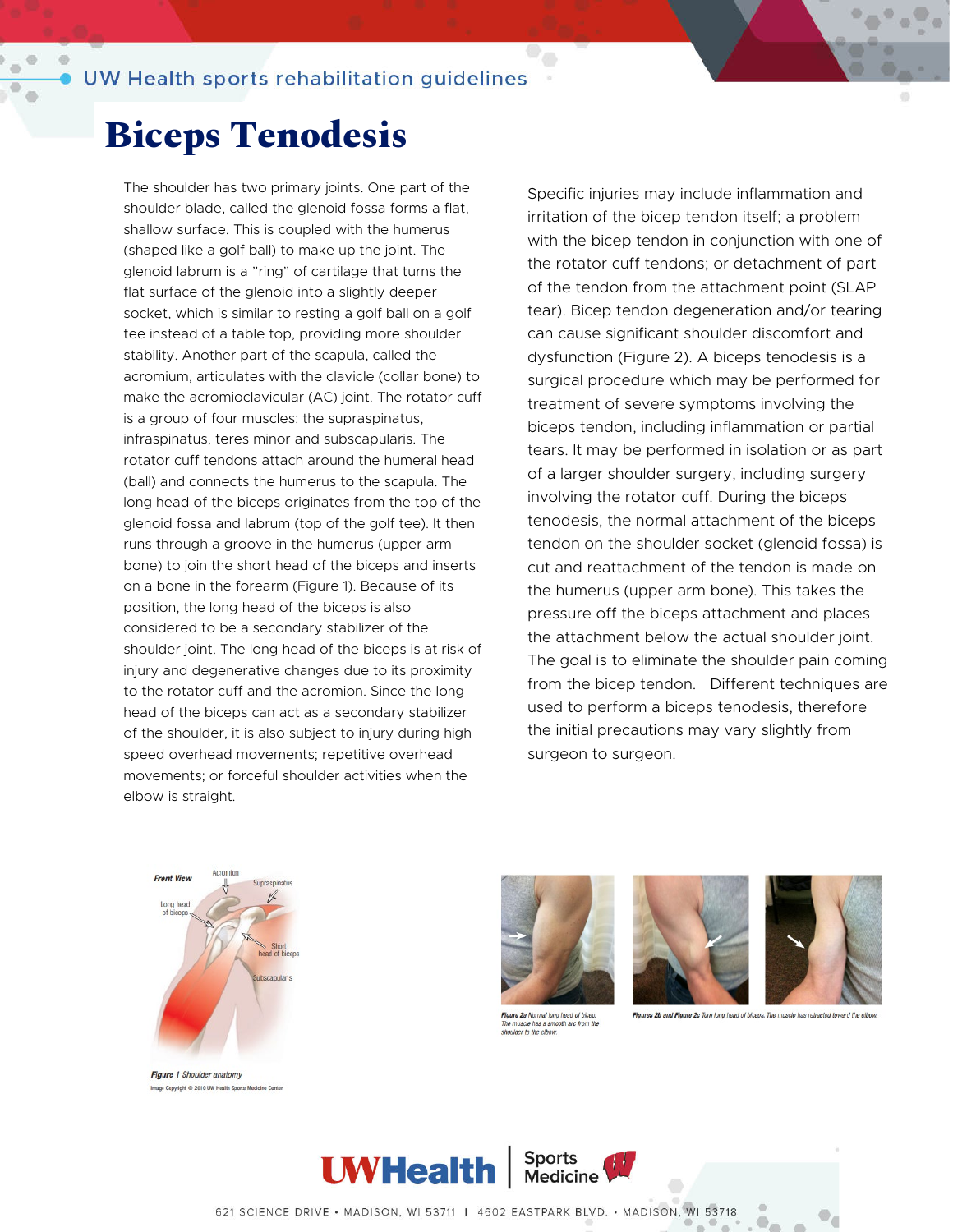| Phase I (surgery to 4-6 weeks after surgery) |                                                                                                                        |
|----------------------------------------------|------------------------------------------------------------------------------------------------------------------------|
| <b>Rehabilitation appointments</b>           | Rehabilitation appointments begin within 7 to 10 days after<br>$\bullet$<br>surgery and continue 1 to 2 times per week |
| <b>Rehabilitation goals</b>                  | Protection of the post-surgical shoulder<br>$\bullet$                                                                  |
|                                              | Activation of the stabilizing muscles of the gleno-humeral<br>and scapulo-thoracic joints                              |
| Drs. Scerpella                               | Sling: as needed for patient comfort. Progressively remove                                                             |
| <b>Precautions</b>                           | the sling when comfortable, as soon as 1 week.                                                                         |
|                                              | Range of Motion: No restrictions at elbow, avoid extremes of                                                           |
|                                              | shoulder extension and horizontal abduction.                                                                           |
|                                              | Strengthening: No multiplanar functional motions such as                                                               |
|                                              | throwing. No long head of the biceps, long lever loading.                                                              |
| <b>Drs. Day and Walczak Precautions</b>      | Sling for 2 weeks post op, removing for therapeutic                                                                    |
|                                              | exercises, general hygiene and when awake, alert and in safe                                                           |
|                                              | environment (i.e. sitting on couch watching TV).                                                                       |
|                                              | Range of Motion: No restrictions at elbow, avoid extremes of                                                           |
|                                              | shoulder extension and horizontal abduction.                                                                           |
|                                              | Strengthening: Minimize biceps tension for 6 weeks. Avoid                                                              |
|                                              | long lever arm flexion and no resisted forearm supination or                                                           |
|                                              | elbow flexion.                                                                                                         |
| Dr. Baer Precautions                         | Sling as needed for patient comfort. Progressively remove                                                              |
|                                              | the sling, as soon as 1 week. Remove for rehab exercises,                                                              |
|                                              | hygiene and when awake, alert and in safe environments.                                                                |
|                                              | Range of Motion: No restrictions at elbow, avoid extremes of                                                           |
|                                              | shoulder extension and horizontal abduction.                                                                           |
|                                              | Strengthening: Minimize biceps tension for 4-6 weeks, with a                                                           |
|                                              | 5lb lifting restriction for 4 weeks. Avoid long lever arm flexion                                                      |
|                                              | and no resisted forearm supination or elbow flexion.                                                                   |

 $\alpha$   $^0$   $\alpha$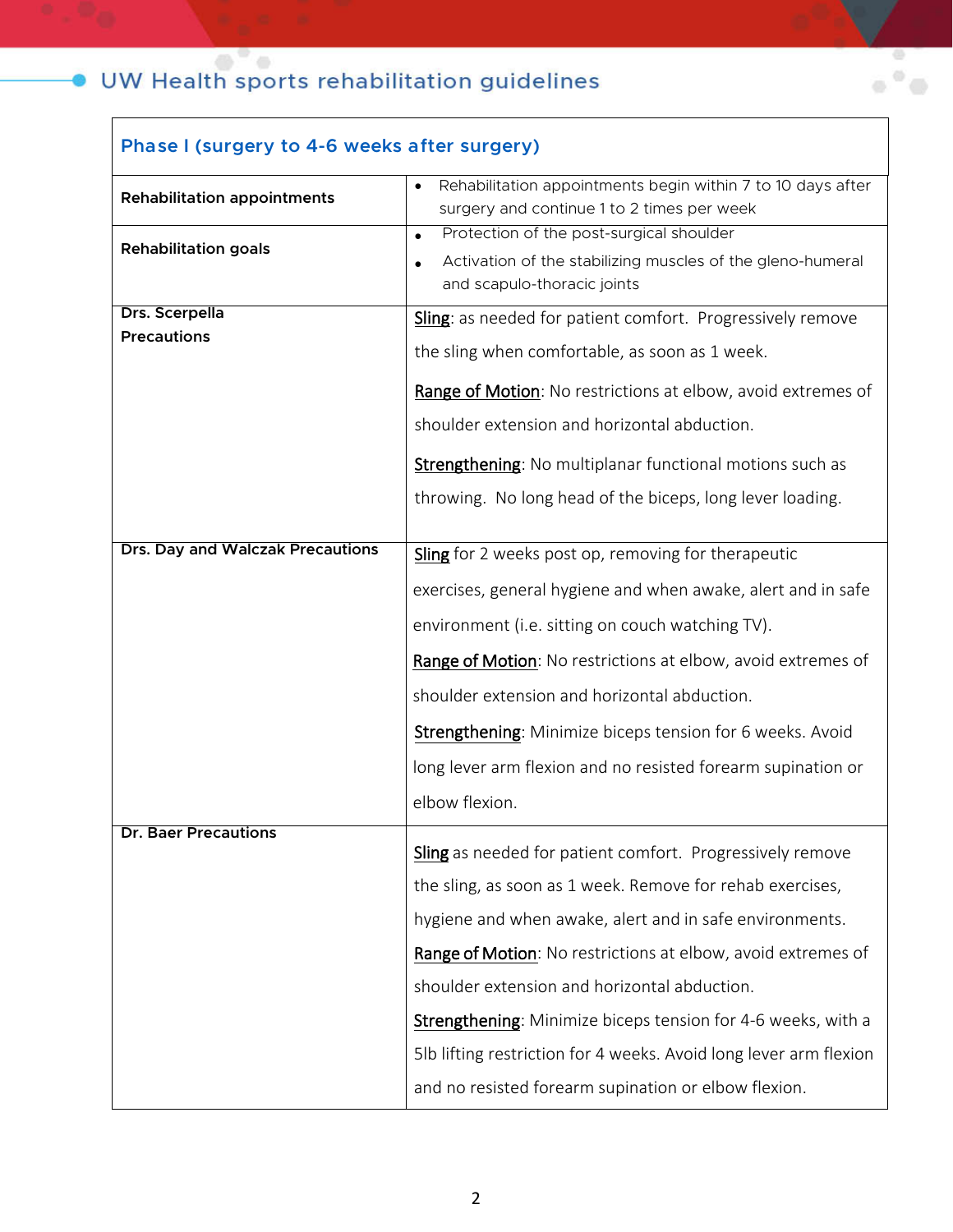| <b>Dr. Grogan Precautions</b>         |                                                                       |
|---------------------------------------|-----------------------------------------------------------------------|
|                                       | Sling: as needed for patient comfort. Progressively remove            |
|                                       | the sling when comfortable, as soon as 1 week.                        |
|                                       | Range of Motion: No restrictions at elbow, avoid extremes of          |
|                                       | shoulder extension and horizontal abduction.                          |
|                                       | <b>Strengthening:</b> Minimize biceps tension including 5lb lifting   |
|                                       | restriction for 8-12 weeks. Avoid long lever arm flexion and          |
|                                       | no resisted forearm supination or elbow flexion.                      |
|                                       |                                                                       |
|                                       |                                                                       |
| <b>Suggested therapeutic exercise</b> | Begin week 1 with sub-maximal shoulder isometrics for<br>$\bullet$    |
|                                       | internal rotation; external rotation; abduction; and                  |
|                                       | adduction                                                             |
|                                       | Hand gripping                                                         |
|                                       | Cervical spine and scapular active range of motion                    |
|                                       |                                                                       |
| <b>Cardiovascular exercise</b>        | Walking, stationary bike is ok, No treadmill or swimming<br>$\bullet$ |
|                                       | Avoid running and jumping due to the distractive forces               |
|                                       | that can occur at landing                                             |
|                                       |                                                                       |

 $\alpha^{\prime\prime}\equiv$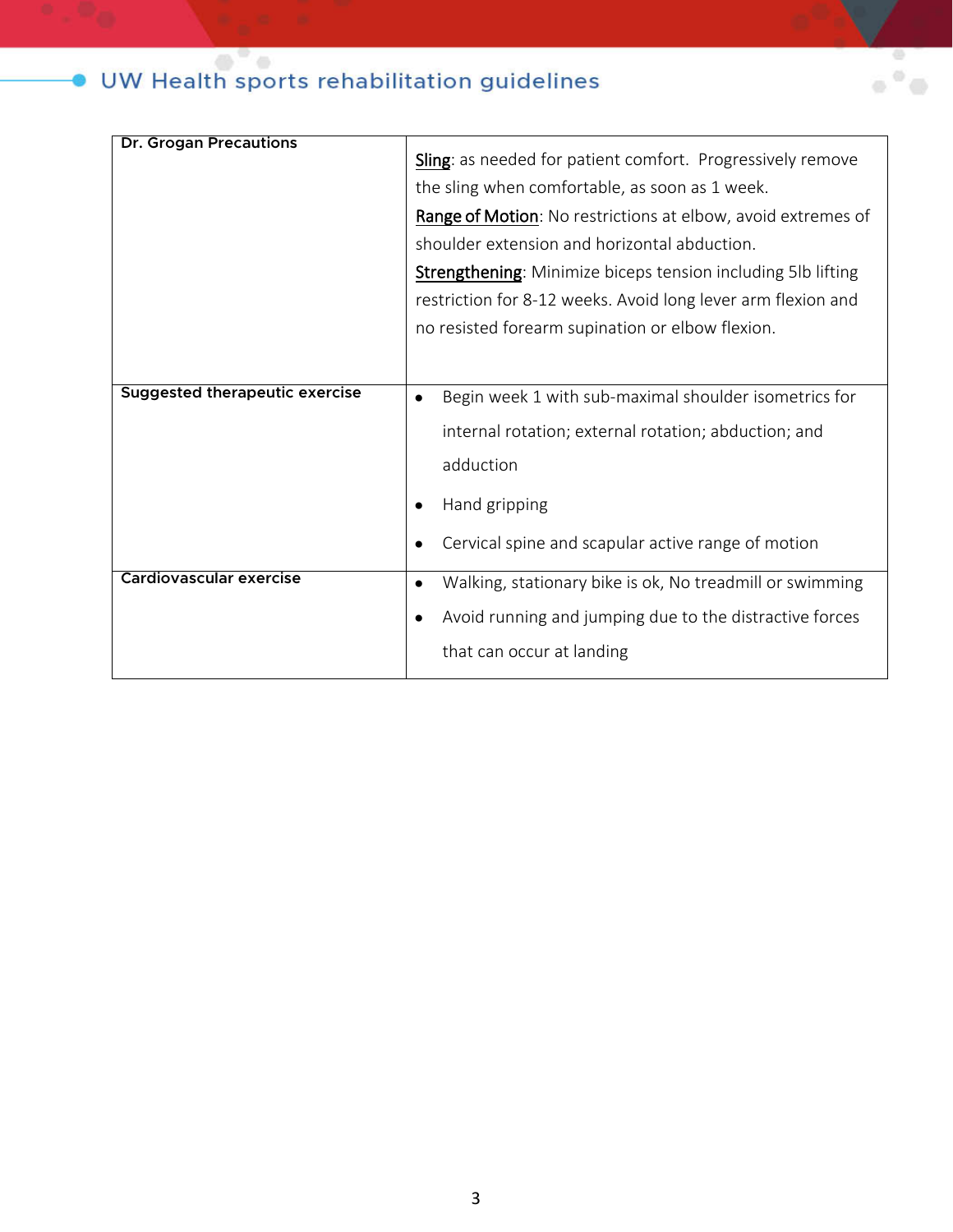#### **Phase II (begin after meeting Phase I criteria, usually 6-8 weeks after surgery)**

 $\alpha$   $^0$ 

| <b>Rehabilitation appointments</b>    | Rehabilitation appointments are 1 time a week for 1-2<br>weeks                                                                                       |
|---------------------------------------|------------------------------------------------------------------------------------------------------------------------------------------------------|
| <b>Rehabilitation goals</b>           | <b>Full AROM</b><br>Full rotator cuff strength in neutral position                                                                                   |
| <b>Precautions</b>                    | Progressive and graduated nature of return to activity                                                                                               |
| Range of motion (ROM) exercises       | Full elbow ROM                                                                                                                                       |
|                                       | Shoulder AROM                                                                                                                                        |
|                                       | Shoulder passive range of motion (PROM) for flexion or<br>abduction, if needed                                                                       |
| <b>Suggested therapeutic exercise</b> | Scapular stabilization exercises                                                                                                                     |
|                                       | IR and ER in neutral with Theraband resistance                                                                                                       |
|                                       | Gentle bicep and tricep strengthening exercises                                                                                                      |
| Cardiovascular exercise               | Progressive return to cardiovascular fitness. Avoid activities<br>where there is a higher risk for falling our outside forces to the<br>applied arm. |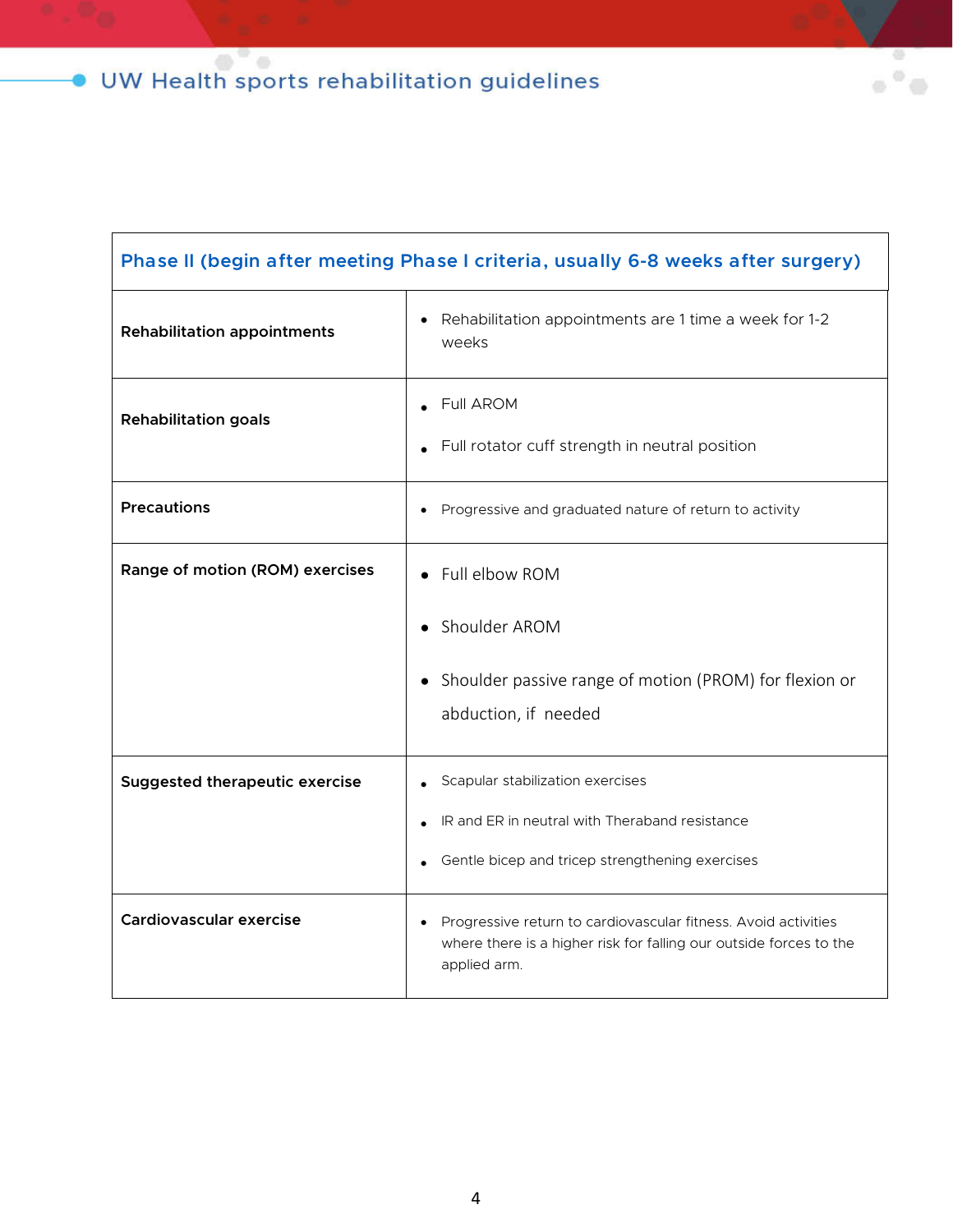Г

| Phase III (begin after meeting Phase II criteria, usually 8-12 weeks after surgery) |                                                                                                                                                                                                       |
|-------------------------------------------------------------------------------------|-------------------------------------------------------------------------------------------------------------------------------------------------------------------------------------------------------|
| <b>Rehabilitation appointments</b>                                                  | Rehabilitation appointments are 1-2 times per week<br>$\bullet$                                                                                                                                       |
| <b>Rehabilitation goals</b>                                                         | Full AROM in all cardinal planes with normal scapular-<br>$\bullet$<br>humeral movement                                                                                                               |
|                                                                                     | 5/5 (full strength) rotator cuff strength at 90° abduction in<br>$\bullet$                                                                                                                            |
|                                                                                     | the scapular plane                                                                                                                                                                                    |
|                                                                                     | 5/5 peri-scapular strength<br>$\bullet$                                                                                                                                                               |
| <b>Precautions</b>                                                                  | All exercises and activities begin low to medium velocity<br>$\bullet$                                                                                                                                |
|                                                                                     | Avoid activities where there is a higher risk for falling or outside<br>$\bullet$                                                                                                                     |
|                                                                                     | forces to be applied to the arm                                                                                                                                                                       |
|                                                                                     | No swimming, throwing or sports<br>$\bullet$                                                                                                                                                          |
| <b>Suggested therapeutic exercise</b>                                               | Motion                                                                                                                                                                                                |
|                                                                                     | Posterior glides if posterior capsule tightness is present                                                                                                                                            |
|                                                                                     | Strength and stabilization                                                                                                                                                                            |
|                                                                                     | Flexion in prone, horizontal abduction in prone, full can<br>extension and D1 and D2 diagnosis in standing                                                                                            |
|                                                                                     | Theraband, cable column and/or dumbbell (light<br>resistance/high repetitions) in IR and ER in 90° of abduction                                                                                       |
|                                                                                     | Scapular stabilization exercises                                                                                                                                                                      |
|                                                                                     | Balance board in push-up position (with rhythmic<br>stabilization), prone Swiss ball walkouts, rapid alternating<br>movements in supine D2 diagonal and closed kinetic with<br>narrow base of support |
| <b>Cardiovascular exercise</b>                                                      | Walking, biking, Stairmaster and running (if Phase II criteria is met)<br>$\bullet$                                                                                                                   |
|                                                                                     | No swimming<br>$\bullet$                                                                                                                                                                              |
| <b>Progression criteria</b>                                                         | Full rotator cuff and bicep strength on manual muscle testing<br>$\bullet$                                                                                                                            |

 $\alpha^0$  $\Rightarrow$ 

5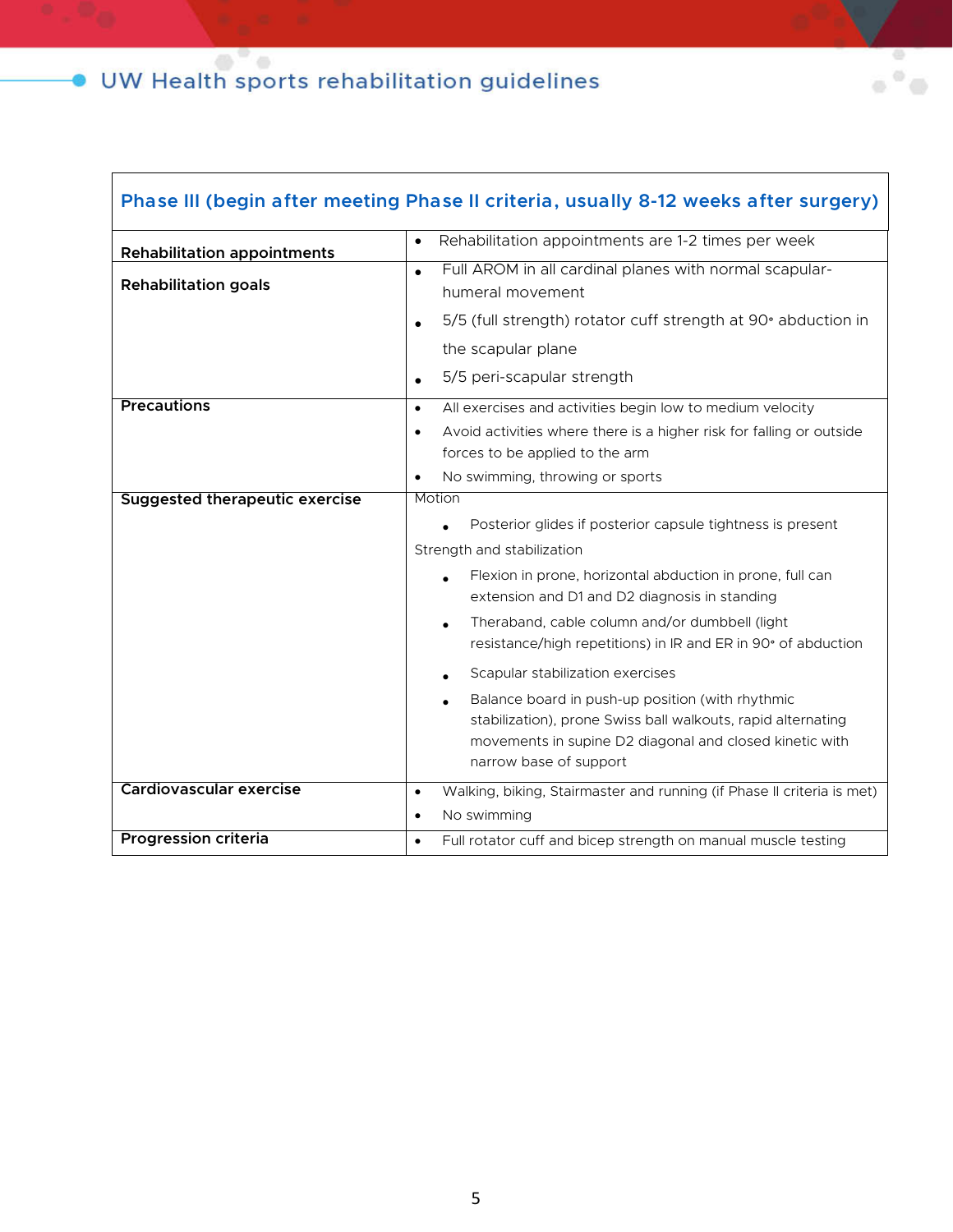| Phase IV (begin after meeting Phase III criteria, usually 12 weeks after surgery) |                                                                                                                                                                                                                                                                                        |  |
|-----------------------------------------------------------------------------------|----------------------------------------------------------------------------------------------------------------------------------------------------------------------------------------------------------------------------------------------------------------------------------------|--|
| <b>Rehabilitation appointments</b>                                                | Rehabilitation appointments are once every 2-3 weeks<br>$\bullet$                                                                                                                                                                                                                      |  |
| <b>Rehabilitation goals</b>                                                       | 5/5 (full strength) rotator cuff strength with multiple<br>$\bullet$<br>repetition testing at 90° abduction in the scapular plane                                                                                                                                                      |  |
|                                                                                   | Patient to demonstrate stability with higher velocity<br>$\bullet$<br>movements and change of direction movements that<br>replicate sport specific patterns (including swimming,<br>throwing, etc.)                                                                                    |  |
|                                                                                   | No apprehension or instability with high velocity overhead<br>$\bullet$<br>movements                                                                                                                                                                                                   |  |
|                                                                                   | Improve core and hip strength and mobility to eliminate<br>$\bullet$<br>any compensatory stresses to the shoulder                                                                                                                                                                      |  |
|                                                                                   | Cardiovascular endurance for specific sport/work demands                                                                                                                                                                                                                               |  |
| <b>Suggested therapeutic exercise</b>                                             | Motion<br>Posterior glides if posterior capsule tightness is present                                                                                                                                                                                                                   |  |
|                                                                                   | Strength and stabilization                                                                                                                                                                                                                                                             |  |
|                                                                                   | Dumbell and medicine ball exercises that incorporate trunk                                                                                                                                                                                                                             |  |
|                                                                                   | rotation and control with rotator cuff strengthening at 90°                                                                                                                                                                                                                            |  |
|                                                                                   | abduction                                                                                                                                                                                                                                                                              |  |
|                                                                                   | Begin working towards more functional activities by<br>emphasizing core and hip strength and control with shoulder<br>exercises                                                                                                                                                        |  |
|                                                                                   | Theraband, cable column and dumbbell in IR and ER in 90° of                                                                                                                                                                                                                            |  |
|                                                                                   | abduction                                                                                                                                                                                                                                                                              |  |
|                                                                                   | Scapular stabilization exercises                                                                                                                                                                                                                                                       |  |
|                                                                                   | Higher velocity strengthening and control, such as inertial,<br>$\bullet$<br>plyometrics and rapid Theraband drills. Plyometrics should<br>start with 2 hands below shoulder height and progress to<br>overhead, then back to shoulder with one hand, progressing<br>again to overhead |  |
|                                                                                   | Initiate throwing program, overhead racquet program or<br>$\bullet$<br>return to swimming program depending on the athlete's<br>sport                                                                                                                                                  |  |
| Cardiovascular exercise                                                           | Design to use sport specific energy systems<br>$\bullet$                                                                                                                                                                                                                               |  |
| <b>Progression criteria</b>                                                       | Patient may return to sports after receiving clearance from the<br>$\bullet$<br>orthopedic surgeon and the physical therapist/athletic trainer                                                                                                                                         |  |

 $\alpha$   $^{\rm o}$   $\alpha$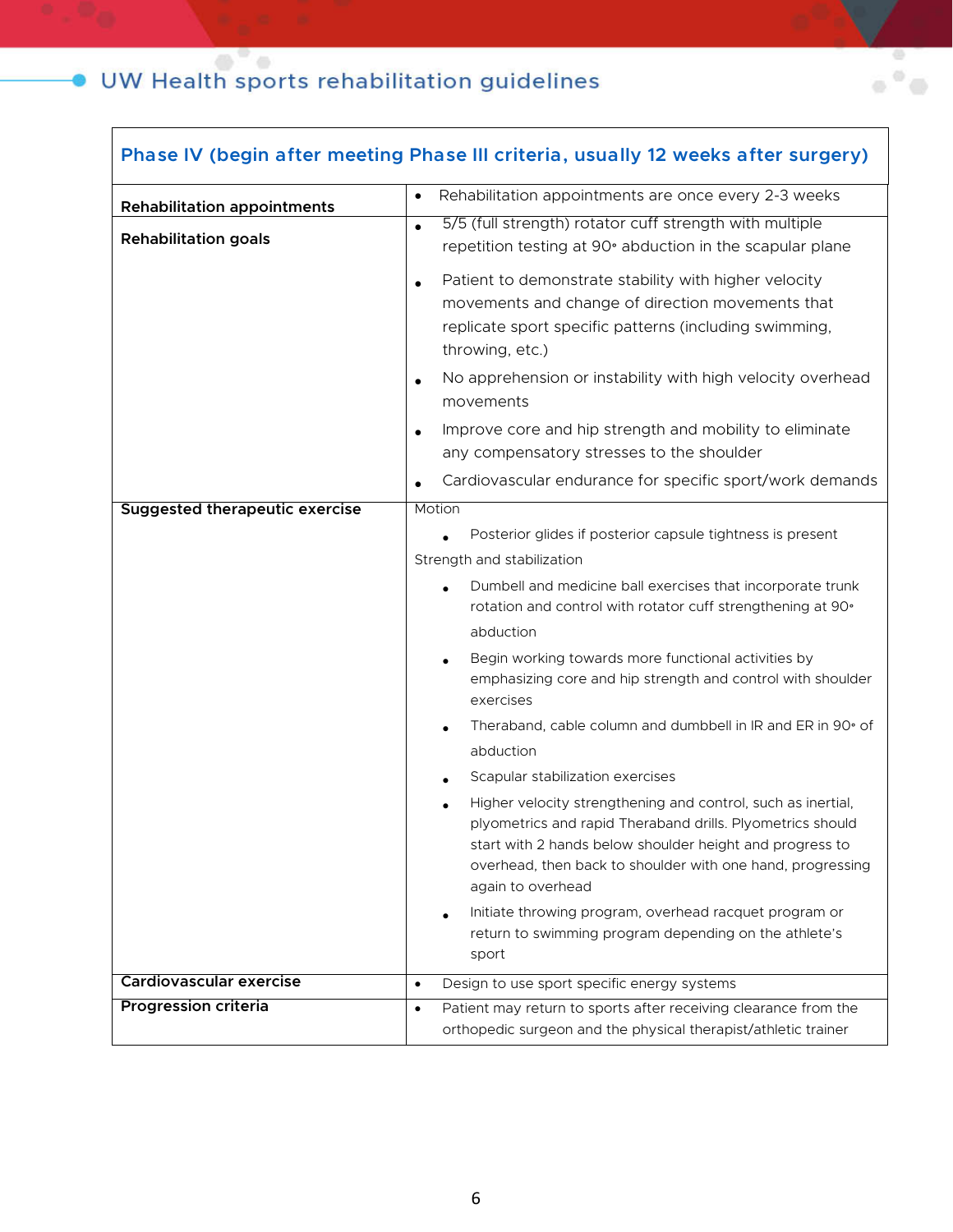$\overline{\phantom{a}}$ 

| Phase V (begin after meeting Phase IV criteria, usually 20 weeks after surgery) |                                                                                                                                                                                                     |
|---------------------------------------------------------------------------------|-----------------------------------------------------------------------------------------------------------------------------------------------------------------------------------------------------|
| <b>Rehabilitation appointments</b>                                              | Rehabilitation appointments are once every 2-3 weeks<br>$\bullet$                                                                                                                                   |
| <b>Rehabilitation goals</b>                                                     | Patient to demonstrate stability with higher velocity<br>$\bullet$<br>movements and change of direction movements that<br>replicate sport specific patterns (including swimming,<br>throwing, etc.) |
|                                                                                 | No apprehension or instability with high velocity overhead<br>$\bullet$<br>movements                                                                                                                |
|                                                                                 | Improve core and hip strength and mobility to eliminate<br>$\bullet$<br>any compensatory stresses to the shoulder                                                                                   |
|                                                                                 | Cardiovascular endurance for specific sport/work demands<br>$\bullet$                                                                                                                               |
| <b>Precautions</b>                                                              | Progress gradually into sport specific movement patterns<br>$\bullet$                                                                                                                               |
| <b>Suggested therapeutic exercise</b>                                           | Motion                                                                                                                                                                                              |
|                                                                                 | Posterior glides if posterior capsule tightness is present                                                                                                                                          |
|                                                                                 | Strength and stabilization                                                                                                                                                                          |
|                                                                                 | Dumbell and medicine ball exercises that incorporate trunk<br>rotation and control with rotator cuff strengthening at 90°                                                                           |
|                                                                                 | abduction                                                                                                                                                                                           |
|                                                                                 | Begin working towards more sport specific activities                                                                                                                                                |
|                                                                                 | Theraband, cable column and dumbbell in IR and ER in 90° of<br>abduction                                                                                                                            |
|                                                                                 | Initiate throwing program, overhead racquet program or<br>return to swimming program depending on the athlete's<br>sport                                                                            |
|                                                                                 | High velocity strengthening and dynamic control, such as<br>inertial, plyometrics and rapid Theraband drills.                                                                                       |
| <b>Cardiovascular exercise</b>                                                  | Design to use sport specific energy systems<br>$\bullet$                                                                                                                                            |
| <b>Progression criteria</b>                                                     | Patient may return to sports after receiving clearance from the<br>$\bullet$<br>orthopedic surgeon and the physical therapist/athletic trainer                                                      |

 $\alpha$   $^0$   $\alpha$